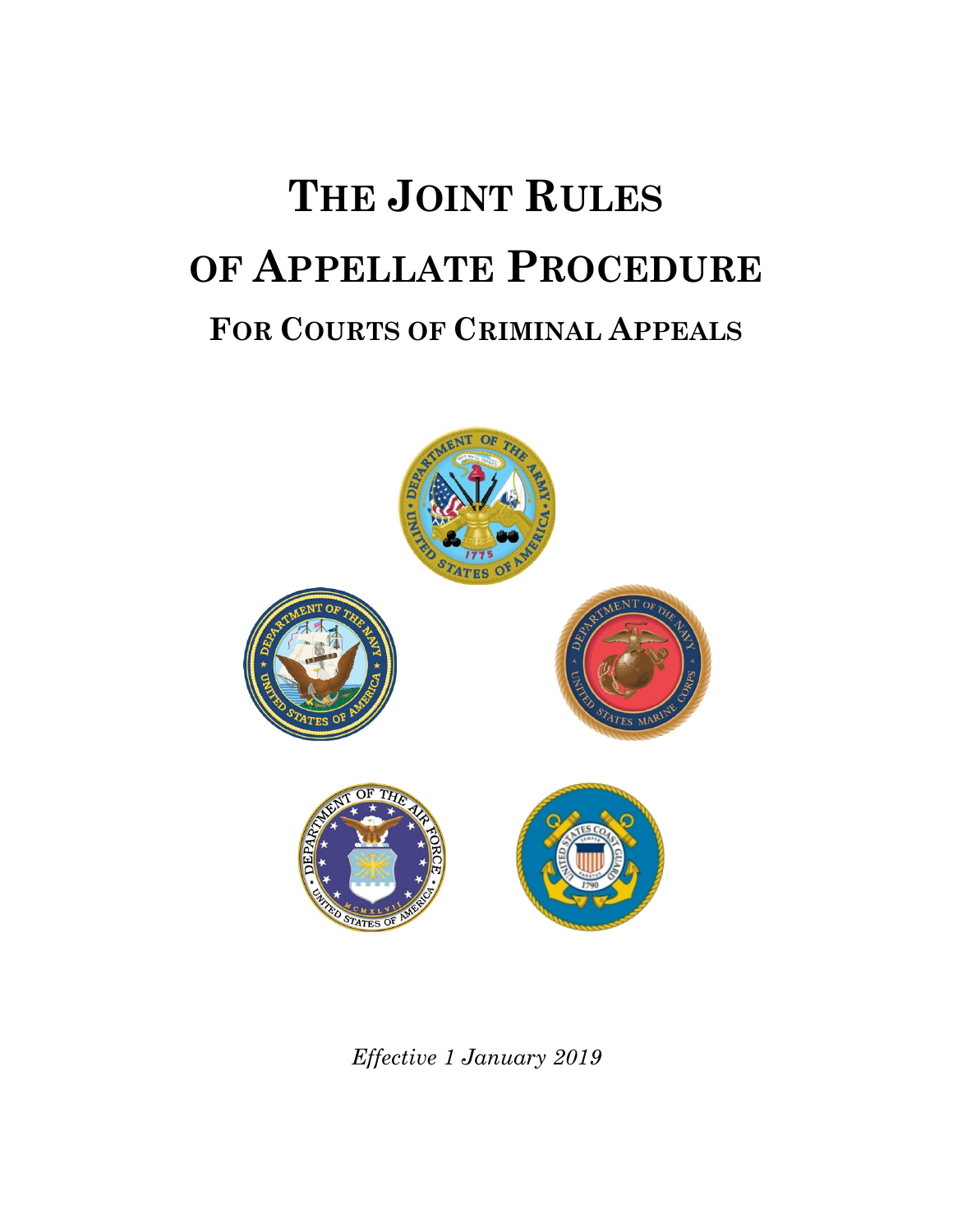|  | <b>Table of Contents</b> |
|--|--------------------------|
|--|--------------------------|

| .10                                                                           |
|-------------------------------------------------------------------------------|
|                                                                               |
|                                                                               |
|                                                                               |
|                                                                               |
|                                                                               |
|                                                                               |
| Rule 26. Recording, Photographing, Broadcasting, or Telecasting of Hearings13 |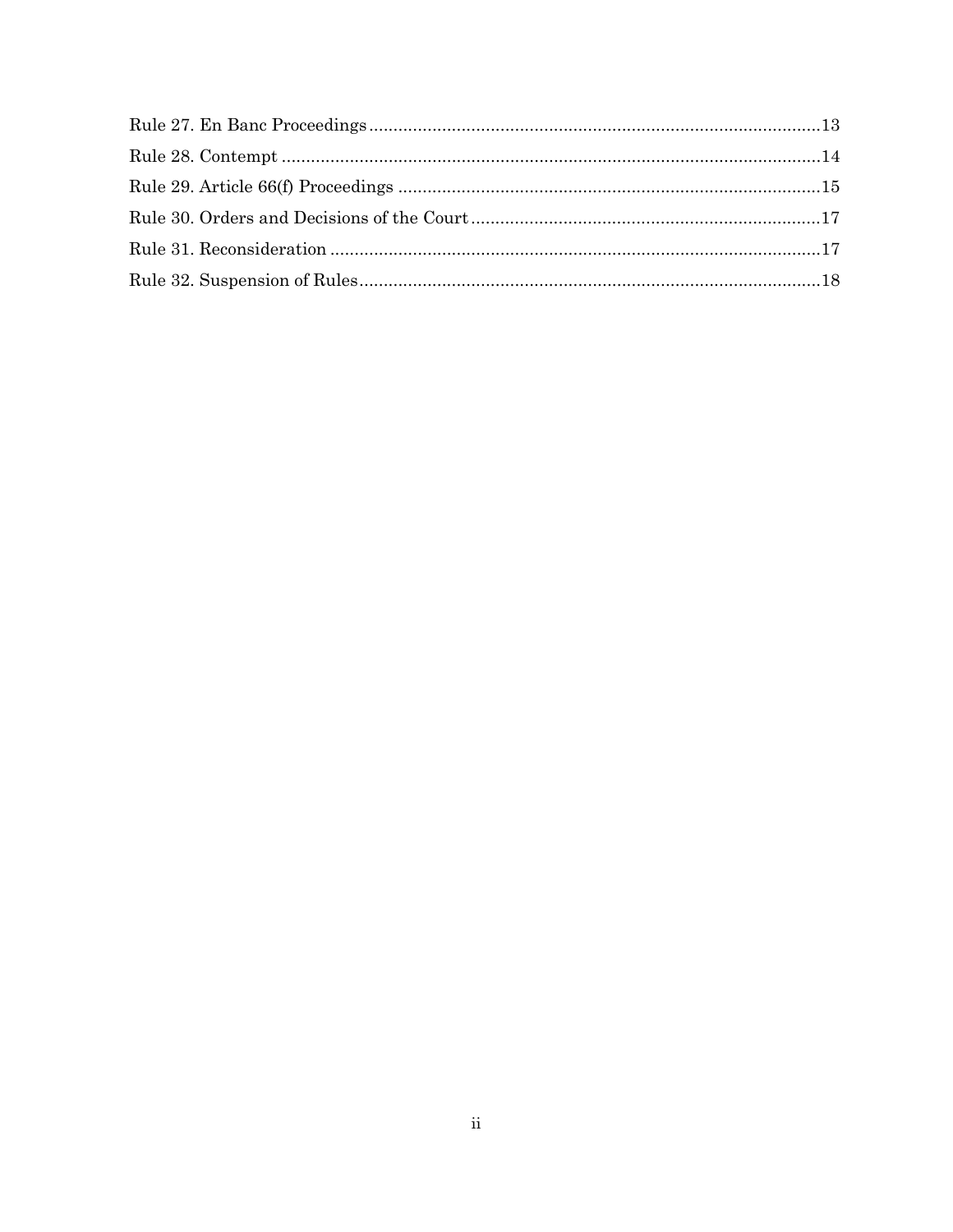#### **I. GENERAL**

# **Rule 1. COURTS OF CRIMINAL APPEALS**

<span id="page-3-1"></span><span id="page-3-0"></span>(a) The titles of the Courts of Criminal Appeals of the respective services are:

- (1) "United States Army Court of Criminal Appeals."
- (2) "United States Navy-Marine Corps Court of Criminal Appeals."
- (3) "United States Air Force Court of Criminal Appeals."
- (4) "United States Coast Guard Court of Criminal Appeals."

(b) Each Court is authorized a seal in the discretion of the Judge Advocate General concerned. The design of such seal shall include the title of the Court.

(c) Consistent with Article 66(a), Uniform Code of Military Justice (UCMJ), and Rule for Courts-Martial (R.C.M.) 1203(a), the Judge Advocate General of each service shall certify individuals as qualified for duty as appellate military judges and assign them to the Court for a minimum of three years, except under any of the following circumstances:

(1) The appellate military judge voluntarily requests to be reassigned to other duties, and the Judge Advocate General approves such reassignment;

(2) The appellate military judge is selected for promotion to the next higher grade and is reassigned to duties commensurate with that grade by the Judge Advocate General or the Commandant of the Marine Corps;

(3) The appellate military judge retires or otherwise separates from military or federal civil service;

(4) The Judge Advocate General grants a written exception to this policy and the appellate military judge is reassigned to other duties based on compelling needs of the service; or

<span id="page-3-2"></span>(5) The Judge Advocate General revokes the appellate military judge's certification for good cause.

# **Rule 2. SCOPE OF RULES; TITLE**

(a) These rules prescribe uniform procedures for the service Courts of Criminal Appeals pursuant to Article 66(h), UCMJ. Practice before each Court must also comport with rules issued under Rule 3.

(b) These rules are to be known as the Joint Rules of Appellate Procedure for Courts of Criminal Appeals or "JRAP."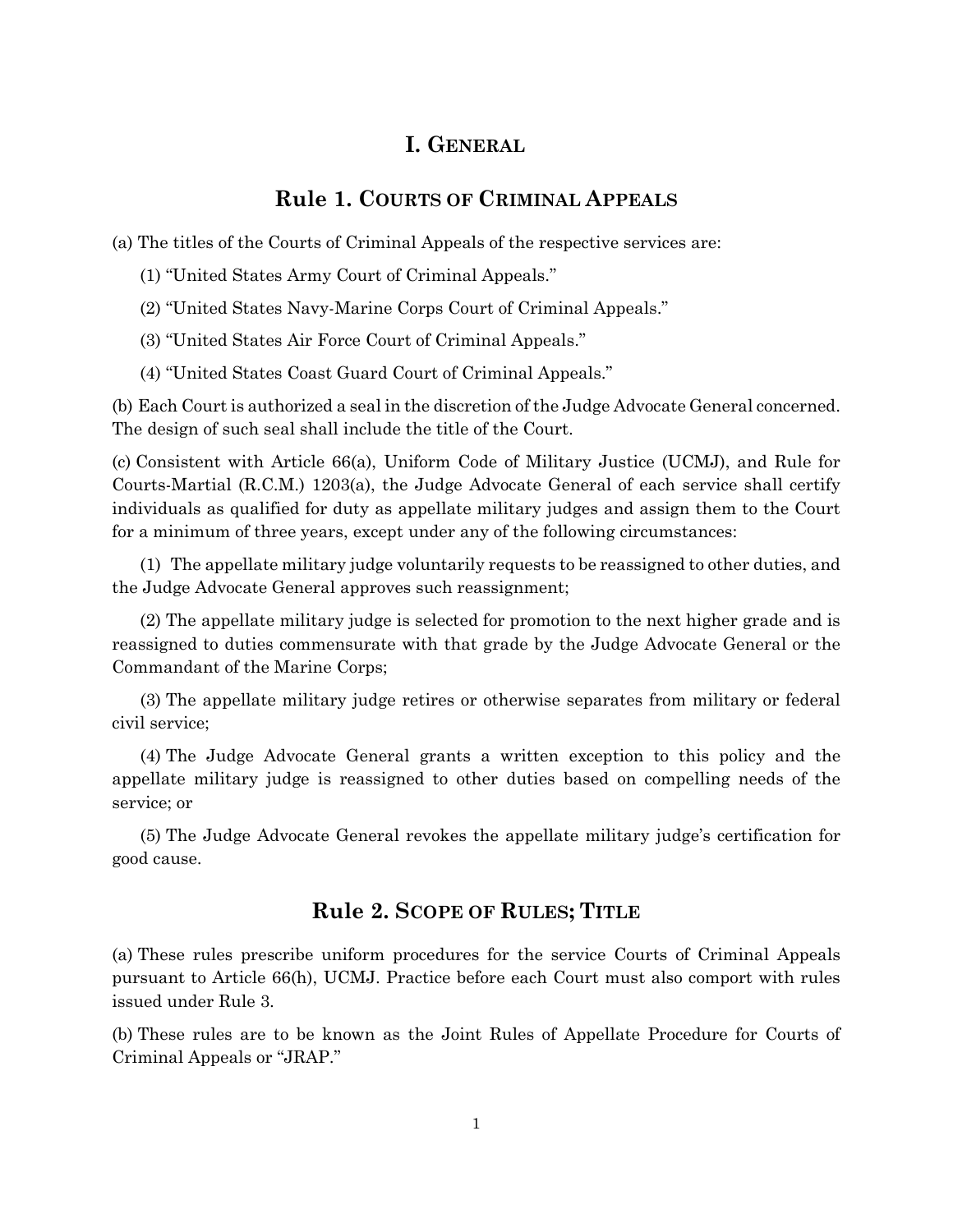#### **Rule 3. SERVICE COURT RULES**

<span id="page-4-0"></span>The Chief Judge of each Court may prescribe rules governing that Court's practice. These will be referred to hereinafter as "Service Court rules." Unless these rules provide otherwise, Service Court rules may not be inconsistent with these rules.

#### **Rule 4. EFFECTIVE DATE**

<span id="page-4-1"></span>These rules shall apply to any case docketed with the Court on or after 1 January 2019 and shall not be construed to diminish the substantive rights of any party to a court-martial referred to trial prior to that date.

# **Rule 5. JURISDICTION**

<span id="page-4-2"></span>(a) *Effect of Rules on Jurisdiction*. While this Rule provides a synopsis, nothing in these rules shall be construed to extend or limit the jurisdiction of the Courts of Criminal Appeals.

(b) The jurisdiction of the Court is as follows:

(1) *Automatic Review.* Pursuant to Article 66, UCMJ, courts-martial in which the sentence as entered in the judgment under Article 60c, UCMJ, includes:

(A) death;

(B) dismissal of a commissioned officer, cadet, or midshipman, dishonorable or badconduct discharge; or

(C) confinement for two years or more.

(2) *Appeal by the Accused.* Pursuant to Article 66, UCMJ, in cases not subject to automatic review under paragraph (1), upon timely appeal by the accused, courts-martial in which:

(A) the sentence as entered in the judgment under Article 60c, UCMJ, includes confinement for more than six months;

(B) the United States previously filed an appeal under Article 62, UCMJ; or

(C) the Judge Advocate General has sent the case to the Court for review of the sentence under Article 56(d), UCMJ.

(3) *Application by the Accused.* Pursuant to Article 66, UCMJ, cases in which the Judge Advocate General has taken action and the Court has granted an accused's timely application for review under Article 69(d)(1)(B), UCMJ.

(4) *Review by Order of the Judge Advocate General*. Courts-martial in which:

(A) there has been a finding of guilty and a sentence that is not reviewed under Article 66, UCMJ;

(B) the Judge Advocate General has taken action under Article 69, UCMJ; and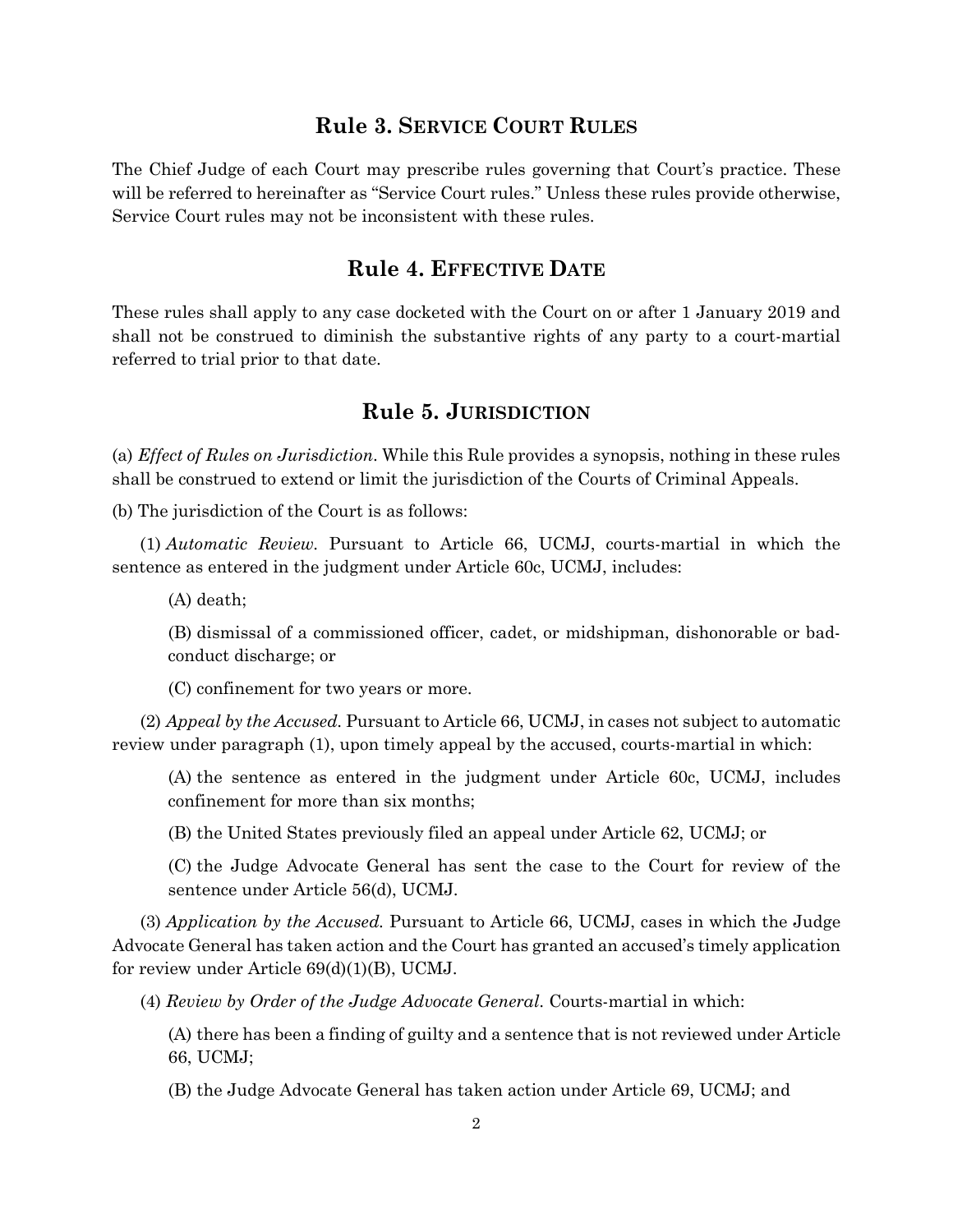(C) the Judge Advocate General orders the case sent to the Court for review pursuant to Article 69(d), UCMJ.

(5) *Appeal by the United States under Article 62, UCMJ*. In all general or special courtsmartial or pretrial proceedings under Article 30a, UCMJ, cases in which the United States, after providing timely written notice, appeals in accordance with R.C.M. 908:

(A) an order or ruling of the military judge that terminates the proceedings with respect to a charge or specification;

(B) an order or ruling that excludes evidence that is substantial proof of a fact material in the proceeding;

(C) an order or ruling that directs the disclosure of classified information;

(D) an order or ruling that imposes sanctions for nondisclosure of classified information;

(E) a refusal of the military judge to issue or enforce a protective order sought by the United States to prevent disclosure of classified information;

(F) an order or ruling of the military judge entering a finding of not guilty with respect to a charge or specification following the return of a finding of guilty by the members; or

(G) a ruling or order of a military magistrate in the same manner as had the ruling or order been made by a military judge, except that the issue shall first be presented to the military judge who designated the military magistrate or to a military judge detailed to hear the issue.

(6) *Petition for a New Trial*. Petitions for a new trial in cases of trial by court-martial that are referred to the Court by the Judge Advocate General under Article 73, UCMJ.

(7) *Sentence Appeal by the United States.* Sentences of a court-martial in which the Judge Advocate General has approved timely appeal by the United States under Article 56(d), UCMJ.

(8) *Review of Punishment for Contempt*. Punishments for contempt imposed by a military judge or military magistrate under Article 48, UCMJ.

(9) *Extraordinary Writs.* The Court may, in its discretion, entertain petitions for extraordinary relief including, but not limited to, writs of *mandamus*, prohibition, *habeas corpus*, and error *coram nobis*. The Court shall, to the extent practicable, give priority to the consideration of writs of *mandamus* filed by crime victims under Article 6b, UCMJ.

(c) *Waiver and Withdrawal.* In all courts-martial other than those that include a sentence of death, the Court shall not have jurisdiction to hear an appeal in which appellate review was properly waived or withdrawn. The Court shall have jurisdiction to determine the threshold issue of whether the appeal was properly waived or withdrawn pursuant to Rule 16.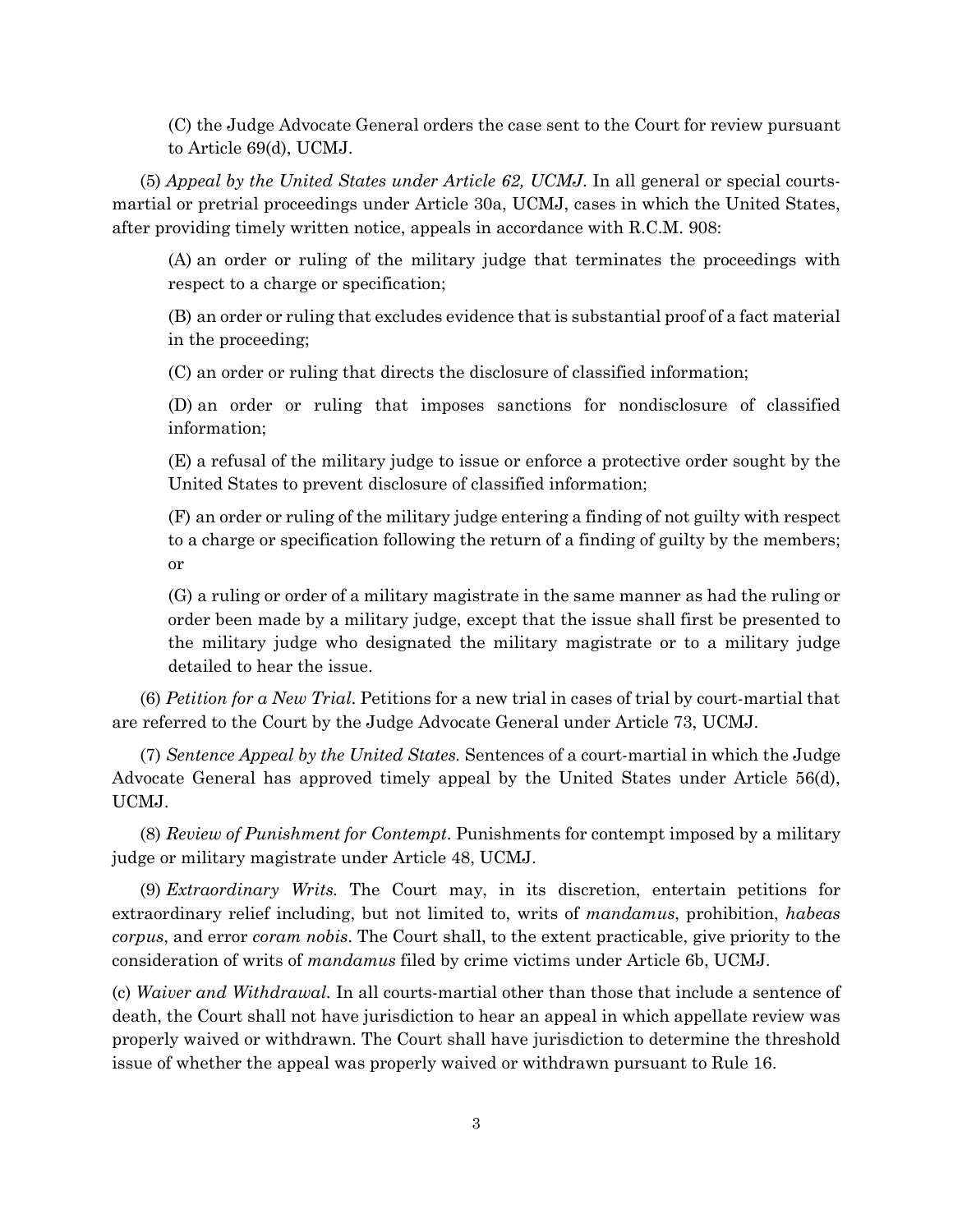#### **Rule 6. COMPOSITION OF THE RECORD ON APPEAL**

<span id="page-6-0"></span>(a) Except as provided by subsection (b) below, in any case referred to the Court for review, the record shall be as follows:

(1) In any case which is reviewed under Rule  $5(b)(1)$  or (2), the record shall be the contents described in R.C.M. 1112(b) and as certified under R.C.M. 1112(c).

 $(2)$  In any case reviewed under Rule  $5(b)(3)$  or  $(4)$ , the record shall be the contents described in R.C.M. 1112(b) and as certified under R.C.M. 1112(c) as well as any action of the Judge Advocate General in the case.

(3) In any case in which the United States filed an appeal under Rule 5(b)(5), the record shall be that described in R.C.M. 908(b)(5).

(4) In any case in which the accused files a petition for a new trial under Rule 5(b)(6), the record shall be those portions of the record as described in R.C.M. 1112(b) that the parties submit as necessary for the Court's review as well as any new matter submitted under subsection (c) of this rule.

(5) In any case in which the United States filed an appeal under Rule 5(b)(7), the record shall be that described in R.C.M. 1117.

(6) In any case in which a punishment for contempt is reviewed under Rule 5(b)(8), the record shall be the contents described in R.C.M. 1112(b) of both the court-martial and the contempt proceeding that the parties determine are necessary for the Court's review.

(7) In the case of a petition for extraordinary relief, the record shall be as described in Rule 19(b)(3).

(8) In any case in which the record of trial was created and authenticated under R.C.M. 1104(a) of the 2016 edition of the Manual for Courts-Martial, the record of trial shall be the contents described in R.C.M. 1103(b)(2).

(b) In any case reviewed by the Court, the Court may consider matters not contained in the record of trial, as defined in Rule 6(a), if authorized by law to consider such matter, and:

(1) By agreement or stipulation of the parties;

(2) Upon taking judicial notice;

(3) When, upon motion filed in compliance with Rule 23, the Court determines the matters are relevant and necessary to determine an issue before it; or

(4) When, upon its own motion, the Court determines that it is necessary to consider matter contained outside the record. Prior to considering matter under this paragraph the Court shall provide the parties notice and an opportunity to object.

(c) *Correction of the Record.* Any party may move the Court to correct any substantial error in the record of trial, to include correcting a transcription of a court-martial proceeding that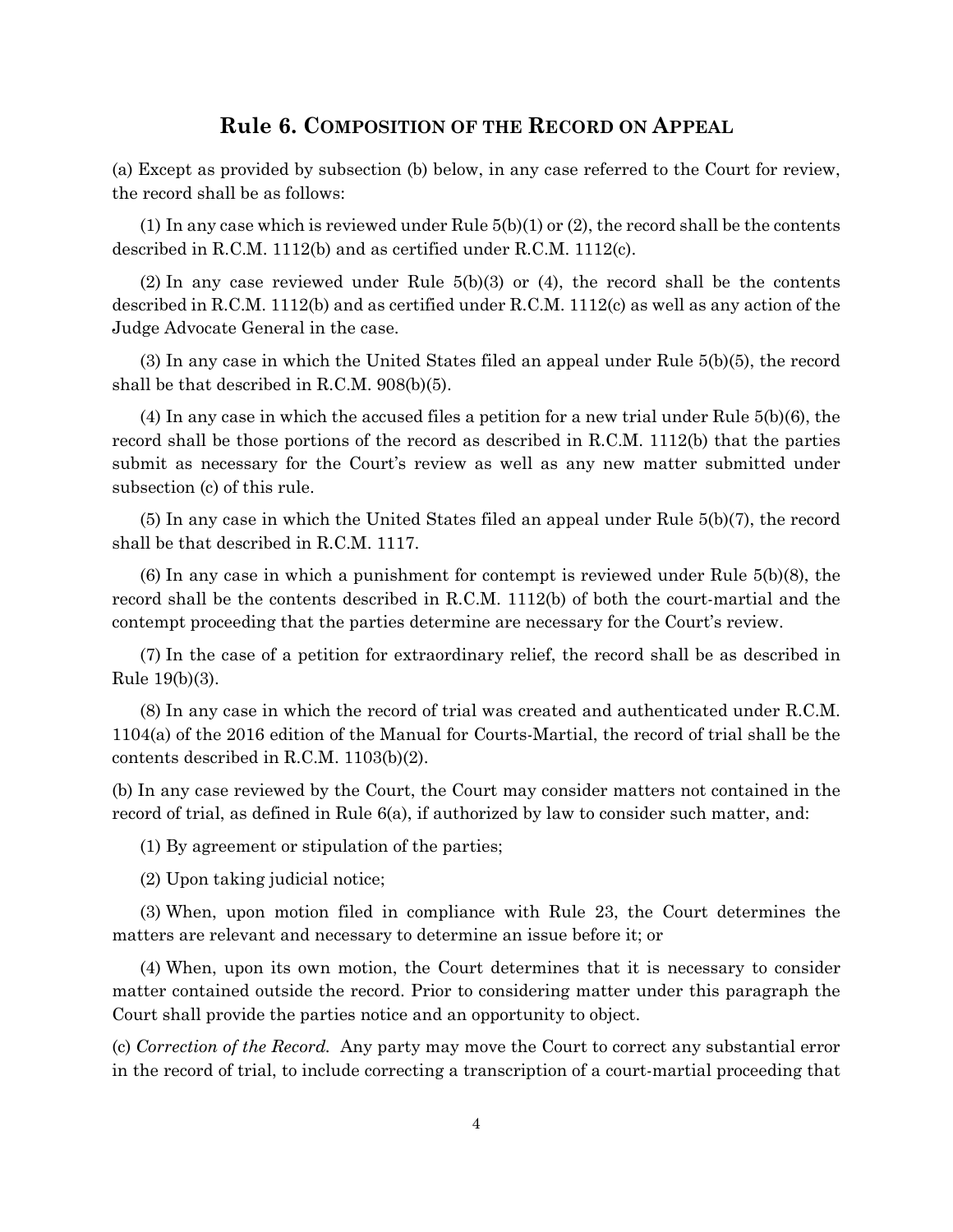<span id="page-7-0"></span>is attached to the record of trial. When necessary, the Court may order an Article 66(f) proceeding to resolve questions regarding the correctness of the record of trial.

# **Rule 7. QUORUM**

(a) When sitting in panel, a majority of the judges assigned to that panel shall constitute a quorum. When sitting *en banc*, a majority of the judges in regular active service with the Court shall constitute a quorum.

(b) The concurrence of a majority of such judges, whether present and voting or voting telephonically or electronically, shall be required for a final resolution of any matter before the panel or Court *en banc*, subject to subsections (c), (d), and (e).

(c) Unless defined differently pursuant to Rule 7(d), a judge assigned to the Court shall be deemed to be in regular active service for the purposes of these rules if: (1) in the active component of the armed forces; (2) in the reserve component of the armed forces and serving on active duty with the Court for a period of more than 30 consecutive days; or (3) a civilian judge who is a full-time employee of the agency from which appointed. Also, when a reserve component military judge who does not meet the above criteria is duly assigned to a matter, that judge shall be deemed to be in regular active service with respect to that matter.

(d) Each service may establish its own definition of "regular active service" in its Service Court rules even if inconsistent with Rule 7(c).

(e) Notwithstanding Rule 7(b), a judge on the panel or Court considering a matter may, acting alone, issue all necessary orders, to include temporary orders or stays, provided the orders do not finally dispose of a petition, appeal, or case. A Court may delegate to its Clerk of the Court or other designated staff the authority to act on motions regarding procedural matters.

#### **Rule 8. AMENDMENTS**

<span id="page-7-1"></span>Proposed amendments to these rules may be submitted to the Chief Judge of any Court named in Rule 1 or to any Judge Advocate General. Before acting on any proposed amendment not received from the Chief Judges, the Judge Advocates General shall refer the proposal to the Chief Judges for comment. The Chief Judges shall confer on any proposed amendments and shall report to the Judge Advocates General as to the suitability of the proposals and their impact on the operation of the courts and military justice.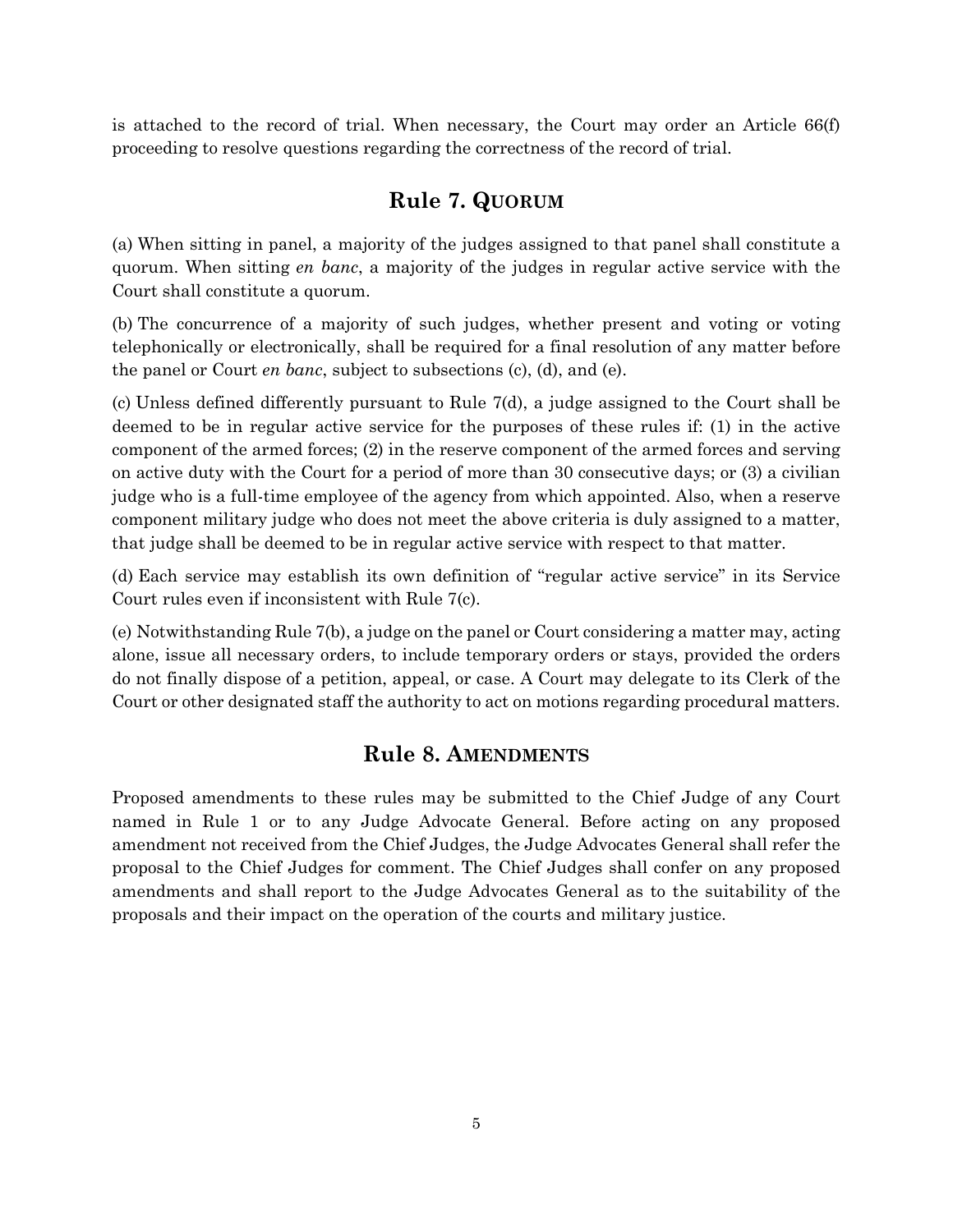# **II. ATTORNEYS**

#### **Rule 9. QUALIFICATION OF COUNSEL**

<span id="page-8-1"></span><span id="page-8-0"></span>(a) *All Counsel*. Counsel in any case before the Court shall be a member in good standing of the bar of a federal court or the highest court of a state, territory, commonwealth, or possession of the United States.

(b) *Military Counsel*. Assigned military appellate counsel shall, in addition, be certified and detailed in accordance with Article 27(b) and, as applicable, Article 70(a), UCMJ.

(c) *Admission*. Each Court may admit counsel to appear before it. Otherwise, upon entering an appearance, counsel shall be deemed admitted *pro hac vice*, subject to filing a certificate setting forth required qualifications if directed by the Court.

<span id="page-8-2"></span>(d) *Suspension*. No counsel may appear in any proceeding before the Court while suspended from practice by the Judge Advocate General supervising the Court.

#### **Rule 10. CONDUCT OF COUNSEL**

The conduct of counsel appearing before the Court shall be in accordance with rules of conduct prescribed pursuant to R.C.M. 109 by the Judge Advocate General of the service concerned. The Court, however, retains its authority to regulate counsel appearing before it, including the power to remove counsel from a particular case for misconduct in relation to that case or to punish counsel for contempt in accordance with Article 48, UCMJ, and Rule 28. Conduct deemed by the Court to warrant consideration of suspension from practice or other professional discipline shall be reported by the Court to the Judge Advocate General concerned.

#### **Rule 11. ASSIGNMENT OF COUNSEL**

<span id="page-8-3"></span>(a) Upon receipt of a notice that an appeal pursuant to Article 48, 56(d), 62, 66, 69(d), or 73, UCMJ, has been docketed with the Court, the appropriate Judge Advocate General or designee shall, unless already done, designate appellate military counsel to represent the parties and, as appropriate, victims as defined by Article 6b, UCMJ. In a case involving a petition for extraordinary relief when the United States is represented by counsel or when an accused has been denominated as the real party in interest by a filing party or by the Court, the Judge Advocate General or his designee shall also designate appellate military counsel to represent such accused. Nothing in this Rule creates a right to counsel beyond that required by regulation or law.

(b) When civilian counsel represents an accused before the Court, the Court will notify counsel when the record of trial is received. If both civilian and assigned appellate defense counsel represent the accused, the Court will regard civilian counsel as primary counsel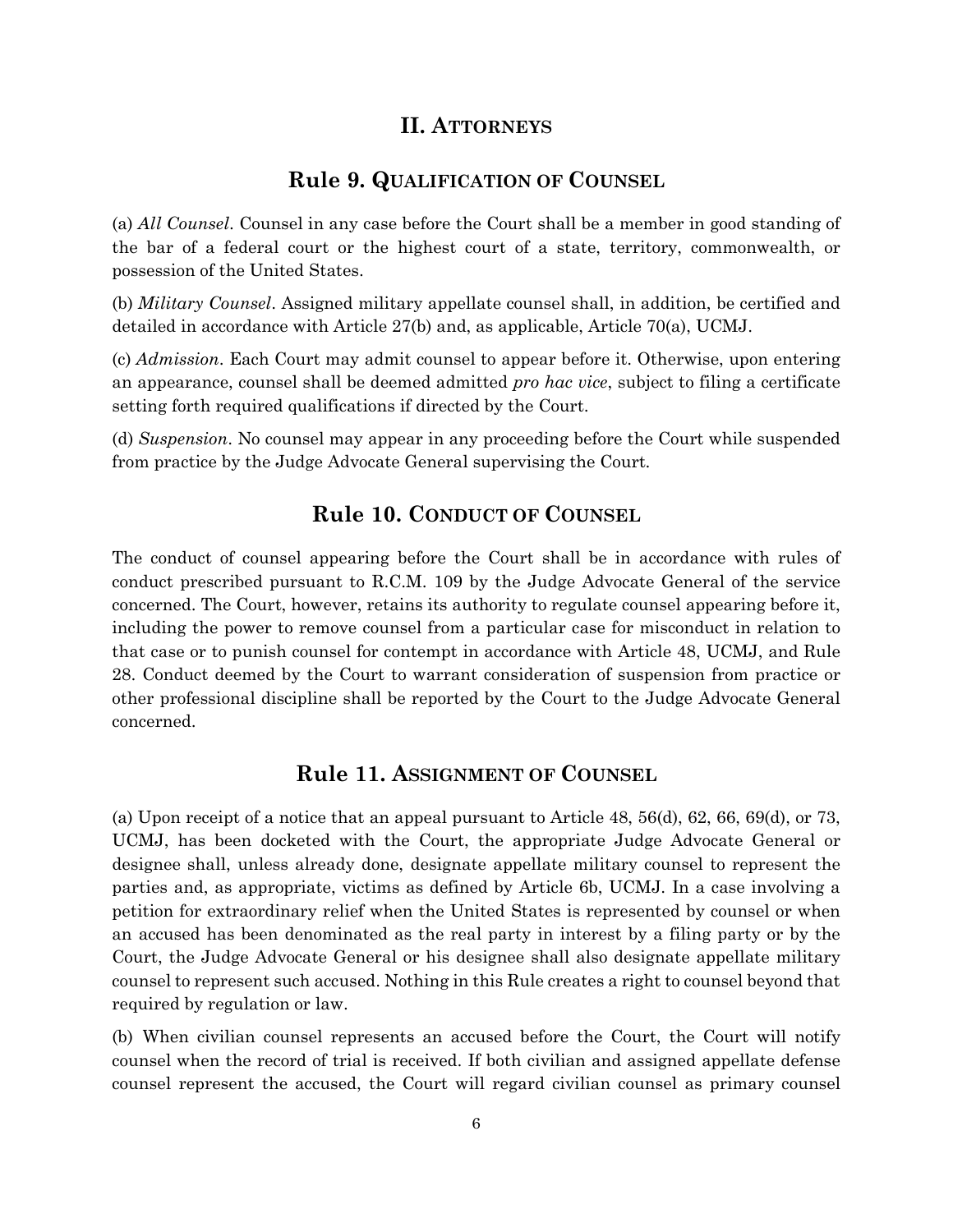unless notified otherwise. Ordinarily, civilian counsel will use the accused's copy of the record. Unless otherwise prohibited by the Court, civilian counsel may reproduce, at no expense to the government, appellate defense counsel's copy of the record.

#### <span id="page-9-0"></span>**Rule 12. NOTICE OF APPEARANCE AND WITHDRAWAL OF COUNSEL**

(a) Military and civilian appellate counsel shall file a written notice of appearance with the Court. The filing of any pleading relative to a case which contains the signature of counsel pursuant to Rule 14 constitutes notice of appearance of such counsel.

(b) Leave to withdraw by any counsel who has entered an appearance under subsection (a) must be requested by motion in accordance with Rule 23. A motion by an appellate defense counsel must indicate whether the accused consents or objects to the withdrawal, the reasons for the withdrawal, and the provisions that have been made for continued representation of the accused. A copy of a motion filed by an appellate defense counsel shall be delivered or mailed to the accused by the moving counsel.

# **III. PRACTICE BEFORE THE COURT**

# **Rule 13. FILING AND SERVICE**

<span id="page-9-2"></span><span id="page-9-1"></span>(a) A notice of appearance, pleading, or other paper required or permitted to be filed with the Court must be filed with the Clerk of that Court in such place and manner as may be required by Service Court rules.

(b) At or before the filing of any pleading or other paper relative to a case, a copy thereof shall be served on all counsel of record, including *amicus curiae* counsel.

<span id="page-9-3"></span>(c) Service by electronic means is complete upon transmission. If transmitted by mail or by other non-electronic means, service is complete upon receipt.

#### **Rule 14. SIGNING OF PAPERS**

All formal papers shall be signed, either by hand or electronically, and shall include, at a minimum, the signer's name, military grade (if applicable), email address, and the capacity in which the paper is signed. Such signature constitutes a certification that the statements made therein are true and correct to the best of the knowledge, information, and belief of the person or persons signing the paper and that the paper is filed in good faith and not for purposes of unnecessary delay.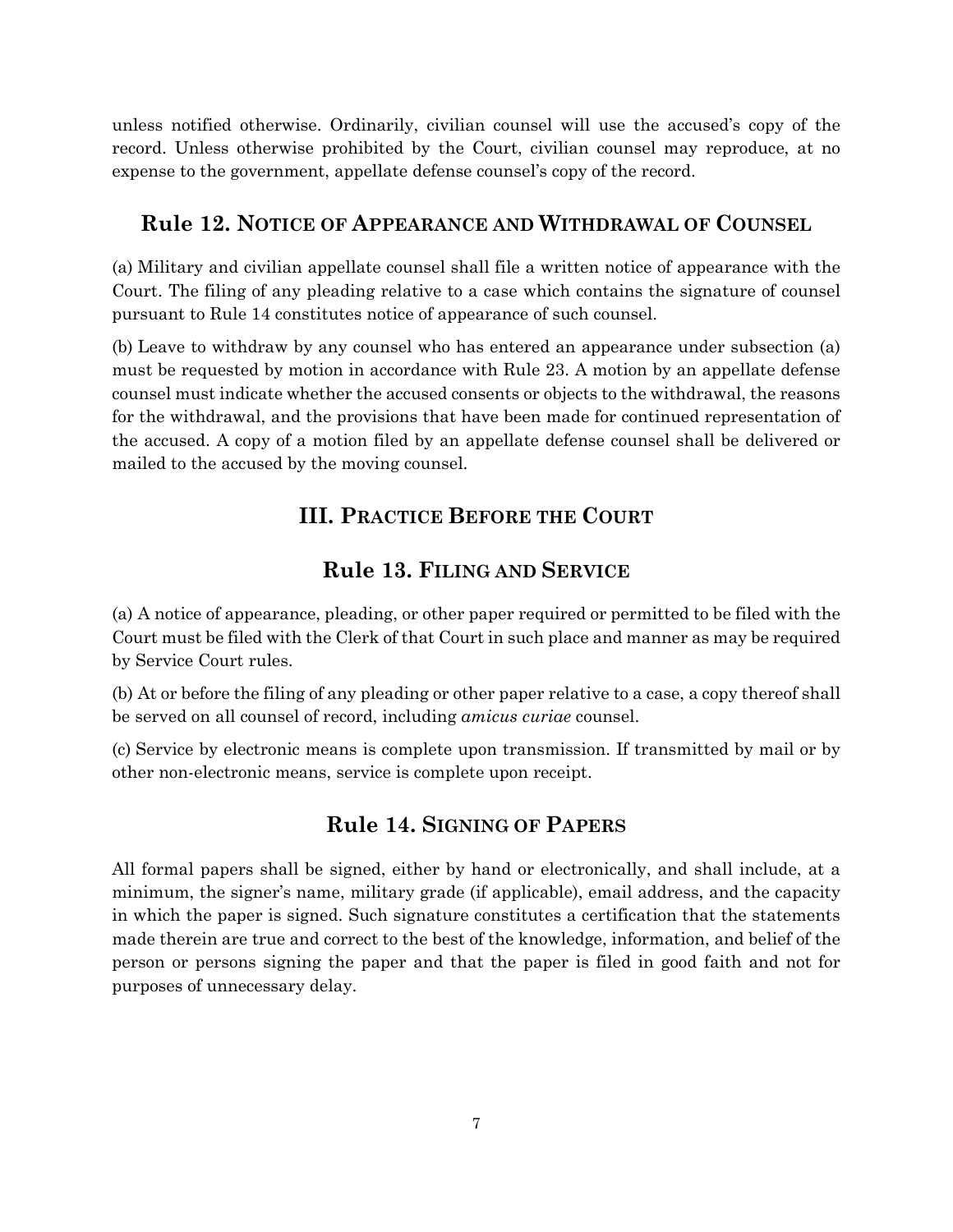#### **Rule 15. COMPUTATION OF TIME**

<span id="page-10-0"></span>In computing any period of time prescribed or allowed by these rules, order of the Court, or any applicable statute, the day of the act, event or default after which the designated period of time begins to run is not to be included. The last day of the period so computed is to be included, unless it is a Saturday, Sunday, or legal holiday, or a day on which the Court is closed when the act to be done is the filing of a paper with the Court, in which event the period runs until the end of the next day that is not a Saturday, Sunday, holiday, or day on which the Court is closed. Unless specified otherwise, "days" indicates calendar days.

#### **Rule 16. WAIVER OR WITHDRAWAL OF APPELLATE REVIEW**

<span id="page-10-1"></span>Once a case has been received by the Court for appellate review, a waiver or withdrawal of appellate review filed in accordance with R.C.M. 1115 will be referred to the Court for consideration. At its discretion, the Court may require the filing of a motion for waiver or withdrawal, issue a show-cause order, or grant or deny the waiver or withdrawal without any further action. Once a waiver or withdrawal is granted, the Court will return the record of trial to the Judge Advocate General.

# **Rule 17. BRIEFS**

<span id="page-10-2"></span>Except as otherwise expressly provided in these rules, form, content, and space limitations for pleadings and briefs shall be pursuant to Service Court rules. Chief Judges shall confer with one another and endeavor to make such rules as consistent among the services as practicable.

#### **Rule 18. APPEALS BY THE ACCUSED**

<span id="page-10-3"></span>(a) *Assignments of Error*. Appellate counsel for the accused may file assignments of error, setting forth separately each error asserted.

(b) *Grostefon Issues*. Issues raised pursuant to *United States v. Grostefon*, 12 M.J. 431 (C.M.A. 1982), shall comply with Service Court rules and counsel shall articulate *Grostefon* issues with particularity.

(c) *Pro Se Submissions*. A litigant who is representing him or herself is known as a "*pro se*" litigant.

(1) *In General.* All litigants are expected to follow the rules that govern the practice of law and be familiar with these rules and any Service Court Rules established under Rule 3.

(2) An accused who is represented by counsel who has made an appearance in a matter before the Court may not file *pro se* submissions.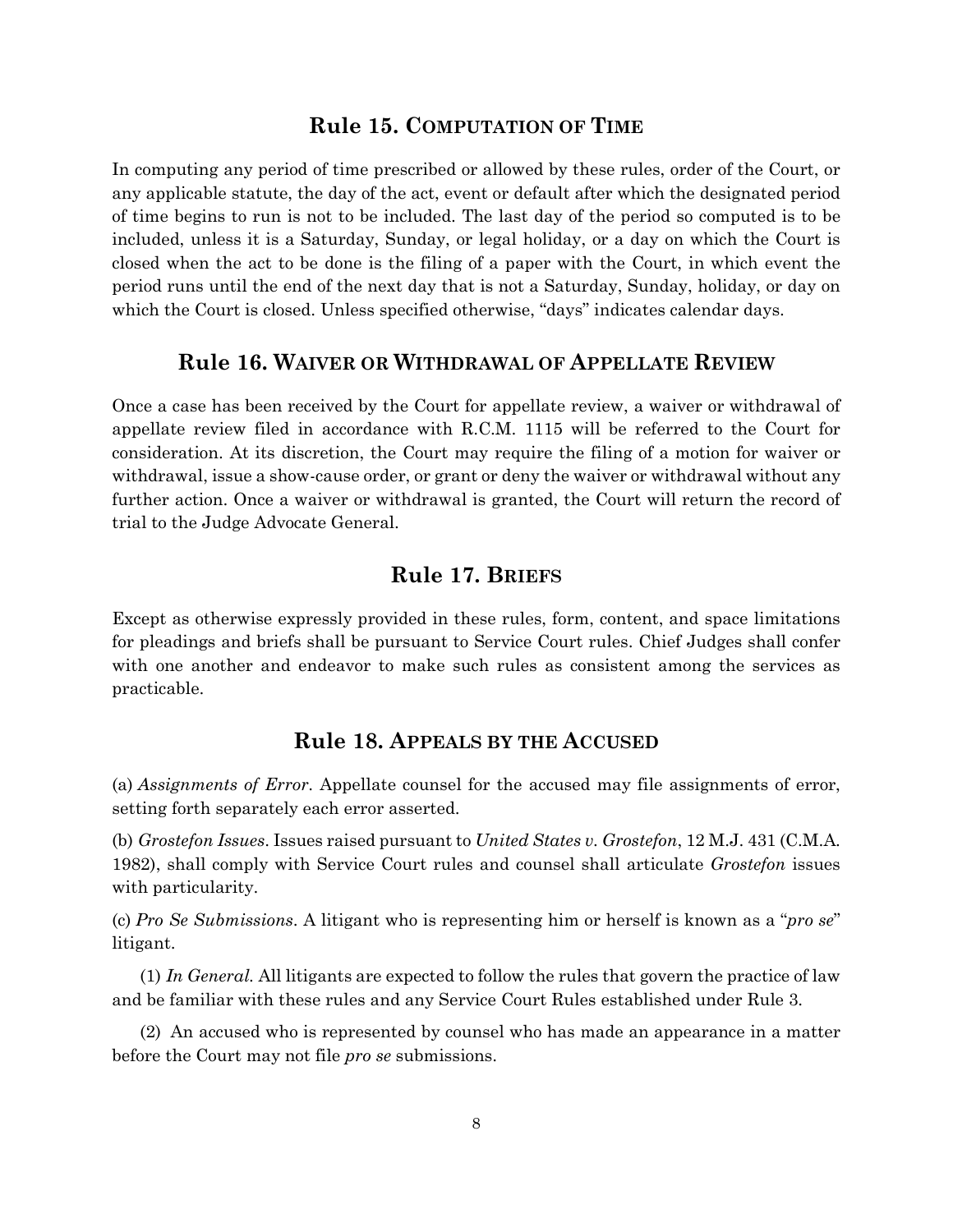(d) *Time for Filing and Number of Briefs*. Any brief for an accused shall be filed within 60 days after appellate counsel has been notified that the Judge Advocate General has referred the record to the Court. If the Judge Advocate General has directed appellate government counsel to represent the United States, such counsel shall file an answer on behalf of the United States within 30 days after any brief and assignments of error have been filed on behalf of the accused. Appellate counsel for an accused may file a reply brief no later than 7 days after the filing of a response brief on behalf of the United States. If no brief is filed on behalf of an accused, a brief on behalf of the United States may be filed within 30 days after expiration of the time allowed for the filing of a brief on behalf of the accused.

(e) *Appendix*. The brief of either party may include an appendix. If an unpublished opinion is cited in the brief, a copy may be attached in an appendix. The appendix may also include extracts of statutes, rules, or regulations. A motion must be filed under Rule 23 to attach any other matter.

## **Rule 19. EXTRAORDINARY RELIEF**

<span id="page-11-0"></span>(a) *Applicability.* This rule applies to petitions for extraordinary relief filed pursuant to 28 U.S.C. § 1651 and pursuant to Article 6b, UCMJ.

(b) *Petition for Extraordinary Relief*

(1) A petition for extraordinary relief shall be filed as soon as possible but, in any event, no later than 20 days after the petitioner learns of the action complained of. This does not, however, apply to petitions for writs of *habeas corpus* or error *coram nobis*, which may be filed at any time.

(2) A petition for extraordinary relief shall contain, at a minimum, the following:

(A) A history of the case including whether prior actions have been filed or are pending for the same relief in the Court or any other court and the disposition or status of such actions;

(B) A concise and objective statement of all facts relevant to the issue presented and of any pertinent opinion, order, or ruling;

(C) A copy of any order or opinion or any parts of the record that may be essential to understand the matters set forth in the petition;

(D) A statement of the issue(s);

(E) The specific relief sought;

(F) In the case of a petition filed in the course of an ongoing proceeding, a statement of whether a stay of proceedings is requested. A proceeding is considered ongoing until it is docketed for appellate review pursuant to Article 66, UCMJ;

(G) Reasons for granting the relief requested;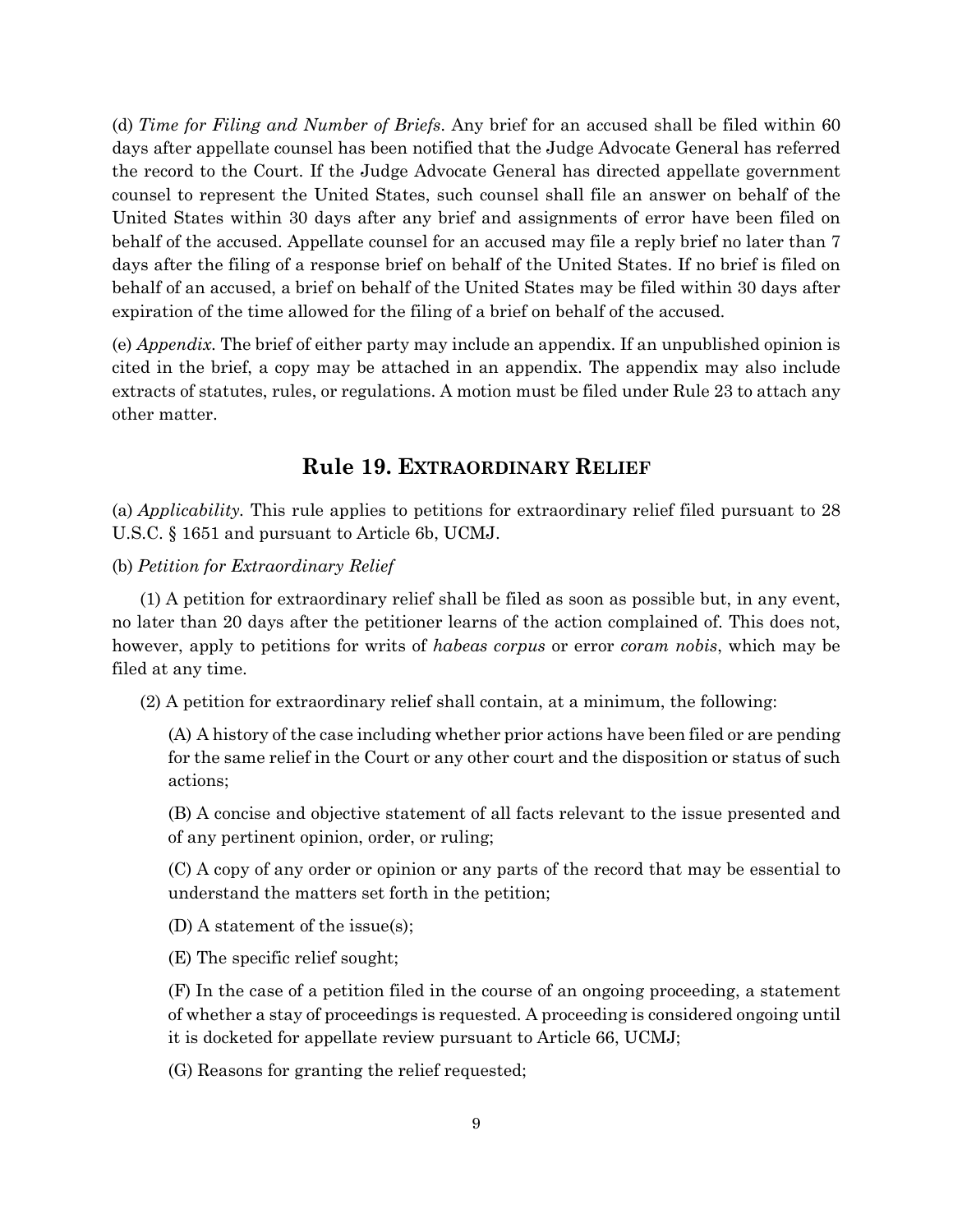(H) The jurisdictional basis for relief sought and the reasons why the relief sought cannot be obtained during the ordinary course of appellate review; and

(I) If necessary and authorized under Article 70, UCMJ, a request for appointment of appellate counsel.

(3) The petition for extraordinary relief shall be captioned "In Re [name of Petitioner]."

(c) *Filing and Service.* A petitioner for extraordinary relief shall serve a copy of the petition on all respondents, to include any military judge whose decision, judgment, or order is the subject of the petition.

(d) *Notice to the Judge Advocate General*. Immediately upon the Court's receipt of any petition, the Clerk of the Court shall forward a copy of the petition for extraordinary relief to the appropriate Judge Advocate General or designee.

(e) *Initial Action by the Court*. The Court may dismiss or deny the petition without answer, order the respondent to show cause and file an answer, or take whatever other action it deems appropriate.

(f) *Answer*

(1) The respondent may not file a response to a writ petition unless the Court issues an order directing the respondent to show cause or granting leave to file a response. In such cases, unless otherwise specified, the respondent may file an answer within 20 days of receipt of the order and the petitioner may file a reply to the answer within 7 days of receipt of the answer.

(2) When the Court directs that an answer be filed, two or more respondents may answer jointly.

(3) The Court may invite or order any military judge whose decision, judgment, or order is the subject of the petition to respond or may invite any *amicus curiae* to do so. A military judge may request permission to respond but may not respond unless invited or ordered to do so by the Court.

(g) *Oral Argument and Final Action*. The Court may set the matter for oral argument. However, on the basis of the pleadings alone, the Court may grant or deny the relief sought or make such other order in the case as the circumstances require.

## **Rule 20. APPEALS BY THE UNITED STATES**

#### <span id="page-12-0"></span>(a) *Restricted Filing*

(1) Only a representative of the United States designated by the Judge Advocate General concerned may file an appeal by the United States under Article 62, UCMJ.

(2) Only the Judge Advocate General may approve the filing of an appeal of a sentence by the United States under Article 56(d), UCMJ.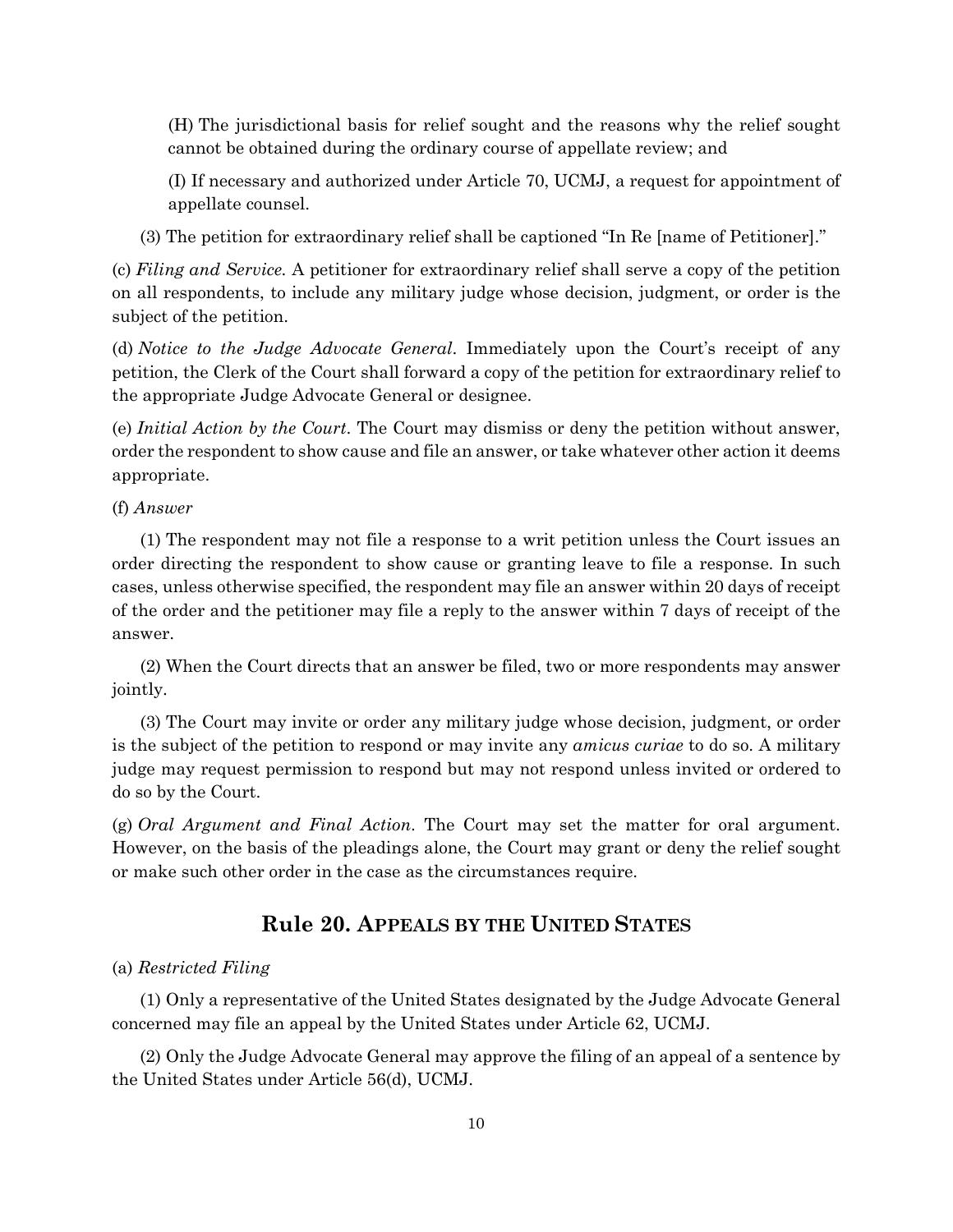#### (b) *Form of Appeal*

(1) An appeal under Article 62, UCMJ must comply with R.C.M. 908, these rules, and Service Court rules. The appeal shall include the Notice of Appeal described in R.C.M. 908(b)(3). The Notice of Appeal must reflect the date and time of the military judge's ruling or order from which the appeal is taken and the date and time of service upon the military judge.

(2) An appeal under Article 56(d), UCMJ must comply with R.C.M. 1117, these rules, and Service Court rules.

(c) *Time for Filing*. All procedural rules shall apply except as follows:

(1) *Appeal Under Article 62, UCMJ*

(A) The trial counsel shall have 20 days from the date of the Notice of Appeal to forward the appeal, including the record, to the representative of the United States designated by the Judge Advocate General. The person designated by the Judge Advocate General shall, within 5 days of receipt, file the original record with the Court with a copy to opposing counsel. Appellate government counsel shall have 20 days from the date the appeal is filed with the Court to file a supporting brief. Should the United States decide to withdraw the appeal after it is received by the Court, appellate government counsel shall notify the Court in writing.

(B) Appellee shall have 20 days from the date the United States' brief is filed to file an answer.

(C) The United States shall have 7 days from the date Appellee's answer is filed to file a reply brief.

(2) Pursuant to R.C.M. 1117, an appeal under Article 56(d), UCMJ must be filed within 60 days after the date on which the judgment of the court-martial is entered into the record.

<span id="page-13-0"></span>(d) The parties shall give appeals under Article 62, UCMJ priority over all other proceedings where practicable.

# **Rule 21. PETITIONS FOR NEW TRIAL**

(a) Whether submitted to the Judge Advocate General by the accused in *propria persona* or by counsel for the accused, a timely petition for a new trial submitted under Article 73, UCMJ, while the accused's case is pending before a Court of Criminal Appeals shall be filed in accordance with these and Service Court rules and shall comply with R.C.M. 1210(c).

(b) Upon receipt of a petition for new trial submitted by other than appellate defense counsel, the Court will notify all appellate counsel of record of such fact.

(c) A petition for new trial shall explicitly state whether the petitioner intends to file a separate brief in support of the petition. Unless the petition specifically states that the petitioner intends to file a supplemental brief, the petition shall be construed as incorporating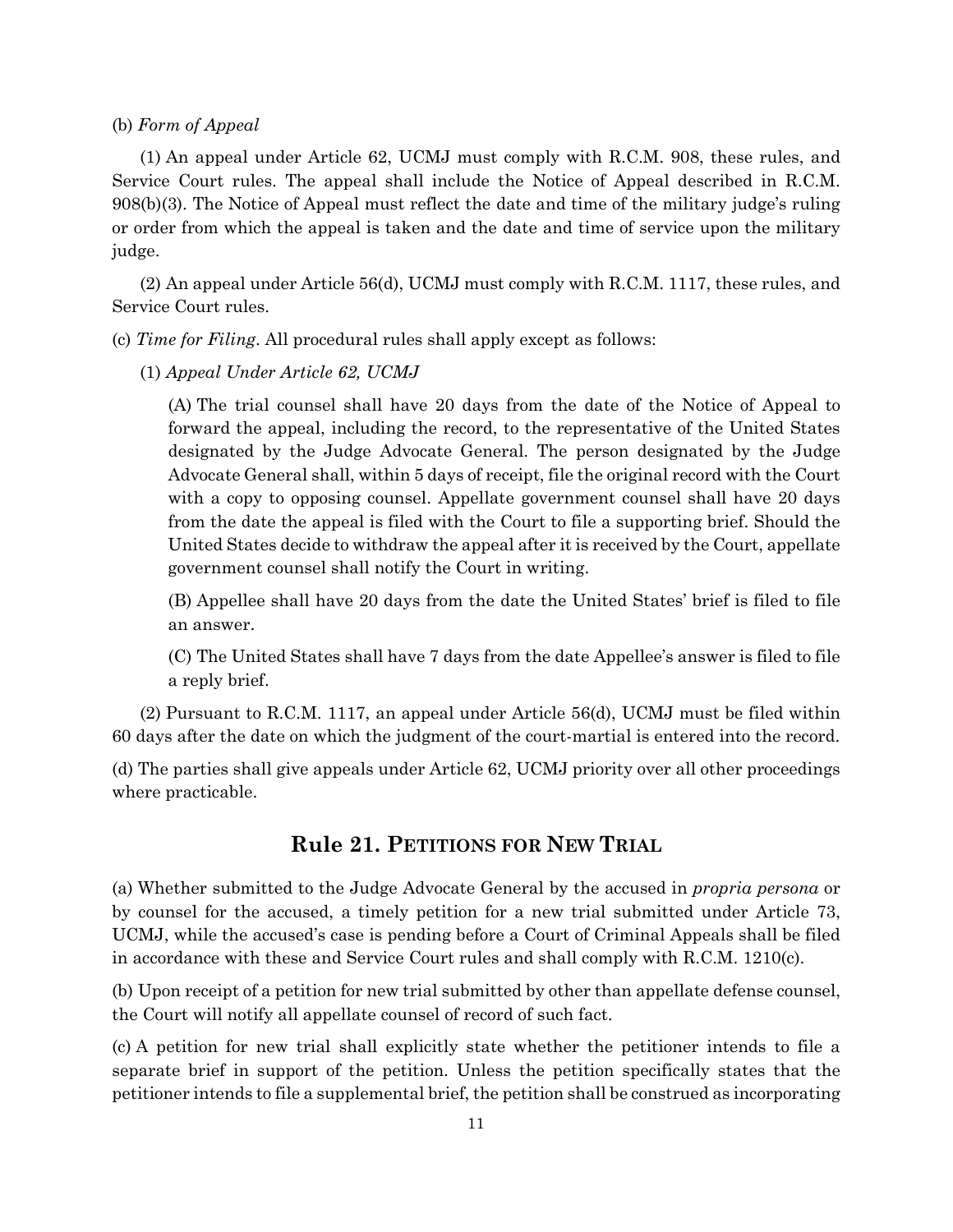a brief in support of the petition and the respondent may file an answer within 30 days after filing of the petition. If, alternatively, the petition indicates intent to file a separate brief in support of the petition, the petitioner shall have 30 days from filing the petition to file the brief in support of the petition and the respondent may file an answer within 30 days after filing of the brief. A reply may be filed no later than 7 days after the filing of the respondent's answer.

## **Rule 22. AMICUS CURIAE BRIEFS**

<span id="page-14-0"></span>(a) A brief of an *amicus curiae* may be filed (1) by invitation of the Court; or (2) by motion for leave to file granted by the Court.

(b) Only an attorney admitted to practice as a member of the Bar of the Court or an attorney appearing *pro hac vice* may file an *amicus curiae* brief.

(c) All motions and briefs filed under Rule  $22(a)(2)$  must contain a statement of the movant's interest and why the matters asserted are relevant to the disposition of the case. *Amicus curiae* briefs filed pursuant to Rule 22(a)(2) that bring relevant matter to the attention of the Court not already brought to its attention by the parties may be of considerable help to the Court. An *amicus curiae* brief that does not serve this purpose burdens the Court, and its filing is not favored. Unless the movant is a victim of an offense as defined by Article 6b, UCMJ, the motion must also provide a statement as to whether the parties consent to the filing of the *amicus curiae* brief.

# **Rule 23. MOTIONS**

<span id="page-14-1"></span>(a) *Content*. All motions, unless made during the course of a hearing, shall state with particularity the relief sought and the grounds therefor.

(b) *Motions to Attach Documents*. If a party desires to attach a statement of a person to the record for consideration by the Court on any matter, such statement shall be made either as an affidavit or as an unsworn declaration under penalty of perjury pursuant to 28 U.S.C. § 1746. All documents containing language other than English shall have attached a certified English translation.

(c) *Opposition*. Unless prescribed otherwise by Service Court rules, any opposition to a motion shall be filed within 7 days after receipt of the motion by the opposing party.

(d) *Leave to File*. Any pleading not authorized or required by these or Service Court rules shall be accompanied by a motion for leave to file such pleading. A motion for leave to file the pleading and the pleading may be combined in the same document.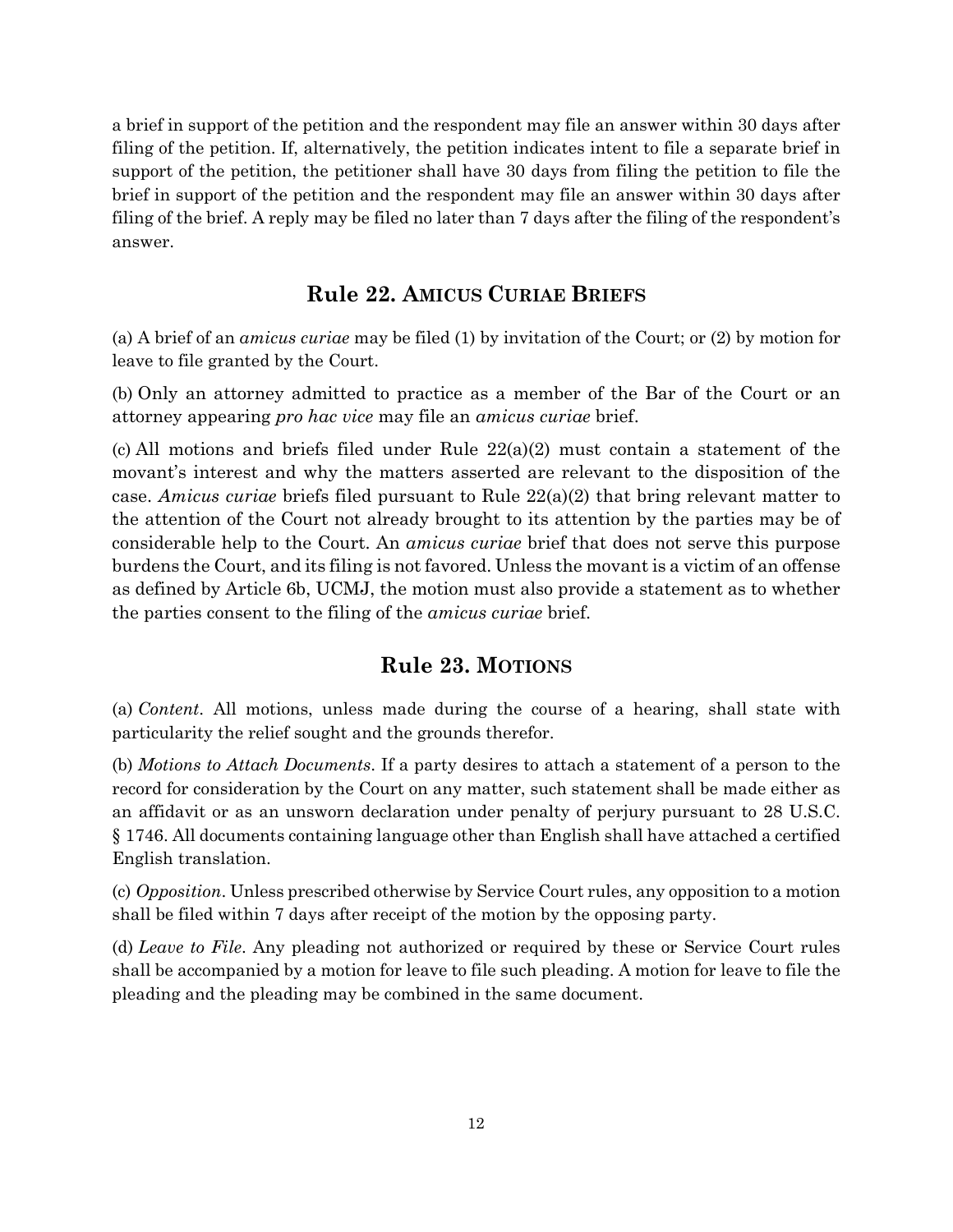# **IV. PROCEEDINGS OF THE COURT**

#### <span id="page-15-1"></span><span id="page-15-0"></span>**Rule 24. EXTENSIONS OF TIME AND INTERLOCUTORY MATTERS**

Except as otherwise provided in Rule 31(d), the Court, in its discretion, may extend any time limits prescribed and may dispose of any interlocutory or other appropriate matter not specifically covered by these rules, in such manner as may appear to be required for a full, fair, and expeditious consideration of the case.

#### **Rule 25. ORAL ARGUMENTS**

<span id="page-15-2"></span>Oral arguments may be heard in the discretion of the Court upon motion by either party or when otherwise ordered by the Court. The motion of a party for oral argument shall be made no later than 7 days after the filing of an answer to an appellant's brief. Such motion shall identify the issue(s) upon which counsel seek argument. The Court may, on its own motion, identify the issue(s) upon which it wishes argument.

# <span id="page-15-3"></span>**Rule 26. RECORDING, PHOTOGRAPHING, BROADCASTING, OR TELECASTING OF HEARINGS**

<span id="page-15-4"></span>The recording, photographing, broadcasting, or televising of any session of the Court or other activity relating thereto is prohibited unless specifically authorized by the Court.

# **Rule 27. EN BANC PROCEEDINGS**

(a) A majority of judges who are in regular active service, as defined in Rule 7 or Service Court rules, and not disqualified may, *sua sponte* or in response to a suggestion, order that an appeal or any other proceeding be considered or reconsidered by the Court *en banc*. *En banc* consideration or reconsideration is not favored and ordinarily will not be ordered unless: (1) necessary to secure or maintain uniformity of the Court's decisions; (2) the opinion overrules a binding precedent of the Court; (3) the proceeding involves a question of exceptional importance; or (4) a sentence being reviewed pursuant to Article 66, UCMJ, extends to death.

(b) A party may suggest consideration or reconsideration of a proceeding *en banc*. In cases being reviewed pursuant to Article 66, UCMJ, a suggestion for *en banc* consideration must be filed with the Court within 7 days after the United States files its answer to the assignments of error, or the appellant files a reply under Rule 18(d). In other proceedings, the suggestion must be filed with the party's initial pleading, or within 7 days after the response thereto is filed. A suggestion for *en banc* reconsideration must be made within the time prescribed by Rule 31 for filing a motion for reconsideration. No response may be filed to a suggestion for *en banc* consideration or reconsideration unless the Court so orders.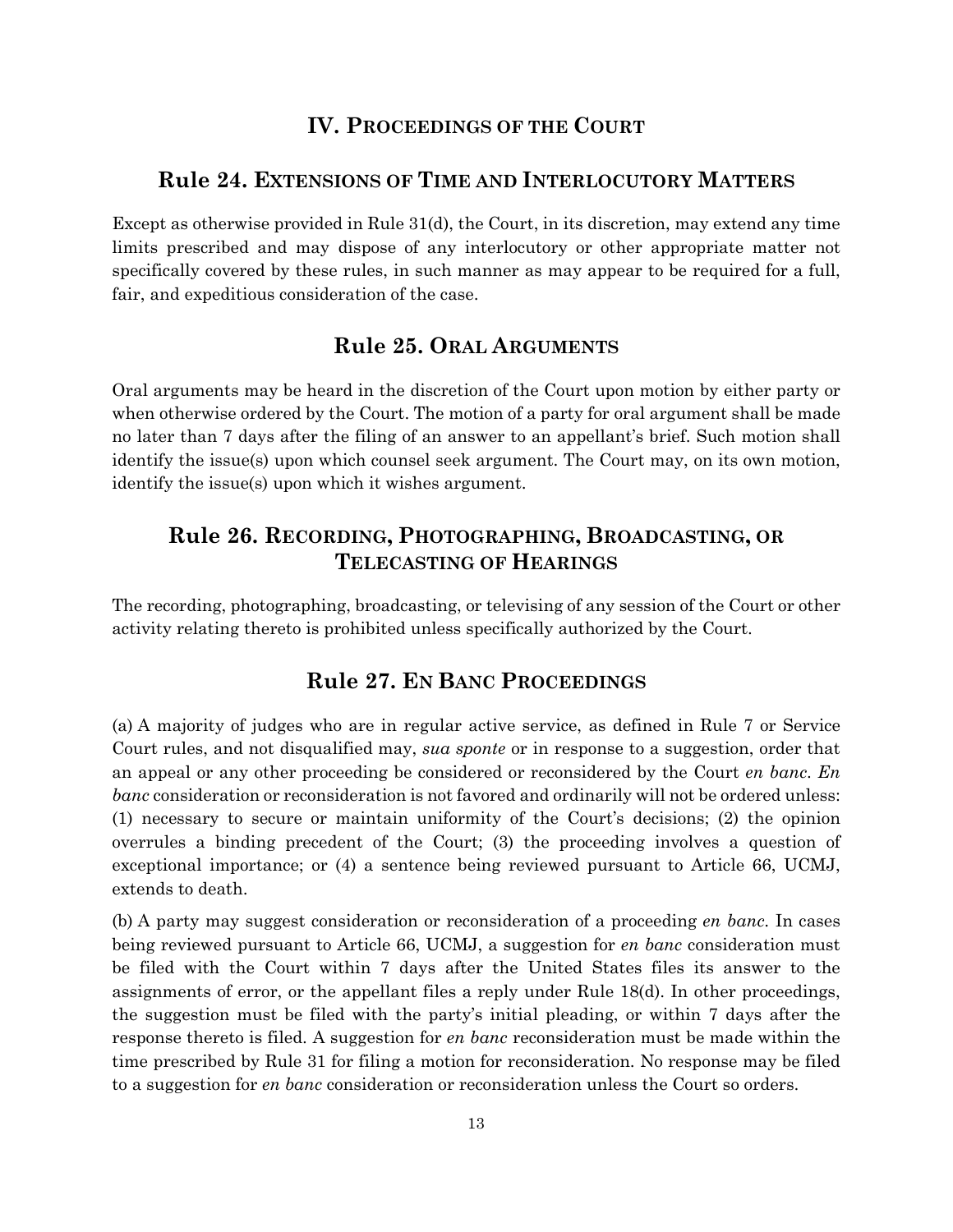(c) A suggestion for *en banc* consideration or reconsideration shall be transmitted to each judge of the Court who is in regular active service and not disqualified, but a vote need not be taken to determine whether the case shall be considered or reconsidered *en banc* unless a judge requests a vote.

(d) Although only the Court *en banc* may overrule a binding precedent, a party may argue, in its brief and oral argument, to overrule a binding precedent without petitioning for hearing *en banc*. The panel will decide whether to ask the remaining judges to consider hearing the case *en banc*.

#### **Rule 28. CONTEMPT**

#### <span id="page-16-0"></span>(a) *Contempt Proceedings*

(1) Under Article 48, UCMJ, any judge of the Court may punish any person for contempt.

(2) *Summary Disposition.* A judge of the Court may summarily punish contempt when the judge directly witnesses the contemptuous conduct during the course of an appellate proceeding. Prior to holding a person in contempt, the judge shall provide the alleged offender with an opportunity to make a statement. If the alleged offender declines to make a statement, no negative inference will be drawn. If a contempt is punished summarily, the judge shall ensure there is an adequate record accurately reflecting the misconduct that the judge directly witnessed.

(3) *Disposition upon Notice and Hearing.* If the judge did not personally witness the contemptuous conduct at issue, the alleged offender shall be provided written notice of the alleged contempt and given a reasonable opportunity to respond and to present evidence before the Court. The written notice shall include notice that the alleged offender has the right to be represented by counsel and that no negative inference will be drawn from failure to respond and to present evidence. The government shall provide military alleged offenders counsel at no expense to them. The contempt must be proved beyond a reasonable doubt before it may be punished.

(4) *Appeal.* A person found in contempt by the Court shall be notified of their right to appeal the contempt findings and sentence to the United States Court of Appeals for the Armed Forces in accordance with that Court's rules and Article 48, UCMJ.

(5) *Stays*. Upon written request or upon its own motion, the Court may stay the imposition of punishment pending an appeal.

#### (b) *Appeals from Contempt Proceedings Below*

(1) *Notice of Appeal.* Any person found in contempt by a military judge or military magistrate may appeal the punishment by filing a notice of appeal with the Clerk of the Court within 20 days of being found in contempt. The notice of appeal must:

(A) be titled *In Re [Contempt-Appellant]*;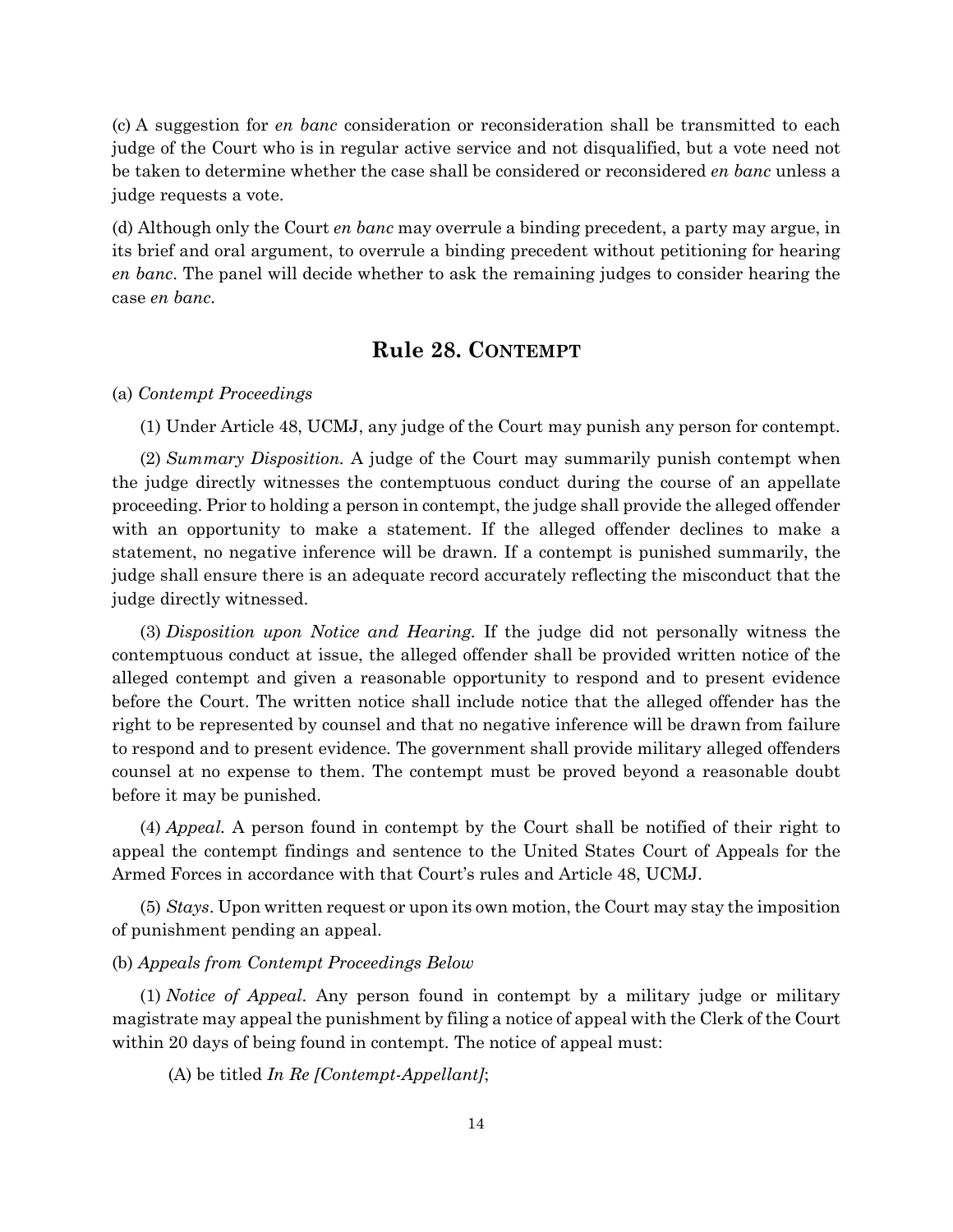(B) specify the person taking the appeal;

(C) list the parties to the proceeding, the name of the judicial officer who made the contempt finding, any alleged victims as defined under Article 6b, UCMJ, and the punishment awarded;

(D) list the names and addresses of counsel for all parties to the proceeding and any alleged victims; and

(E) indicate whether the contempt-appellant requests a stay of unexecuted punishment.

(2) *Action by United States upon Service.* Within 20 days of receiving or filing a notice of appeal, the trial counsel shall forward a record of the contempt proceedings to appellate counsel for the United States. Appellate counsel for the United States shall promptly file the original record with the Clerk of the Court and forward copies to opposing counsel.

(3) *Action by Court upon Service*. Upon receipt of any notice of appeal, the Clerk will docket the case and forward a copy of the notice to the appropriate Judge Advocate General or designee.

(4) *Resolution of Appeal*

(A) *Briefing*. A contempt-appellant must file a brief in support of his or her appeal within 30 days of being served with a copy of the record under subsection (b)(2) of this rule. Opposing counsel may respond within 20 days of receiving the contemptappellant's brief. If the appellate government division is conflicted or elects not to respond, the Court may direct the Judge Advocate General to detail appellate counsel to defend the finding of contempt and punishment.

(B) *Argument*. The Court may, in its discretion, order oral argument.

(C) *Final action*. An appeal of a finding of contempt will be reviewed for an abuse of discretion. The Court may affirm or set aside the finding or the punishment, in whole or in part, or make any other order in the case as the circumstances require.

#### **Rule 29. ARTICLE 66(F) PROCEEDINGS**

<span id="page-17-0"></span>(a) *In General.* The Court may, upon motion by any party or *sua sponte*, order a remand under Article 66(f)(3), UCMJ for further proceedings. Such orders shall be directed to the Chief Trial Judge. The Judge Advocate General or designee shall designate a general court-martial convening authority who shall provide support for the hearing. Although within the discretion of the Court, remand is generally not appropriate to determine facts or investigate matters which could, through a party's exercise of reasonable diligence, have been investigated or considered at trial, or to resolve post-trial claims that are:

(1) inadequate on their face;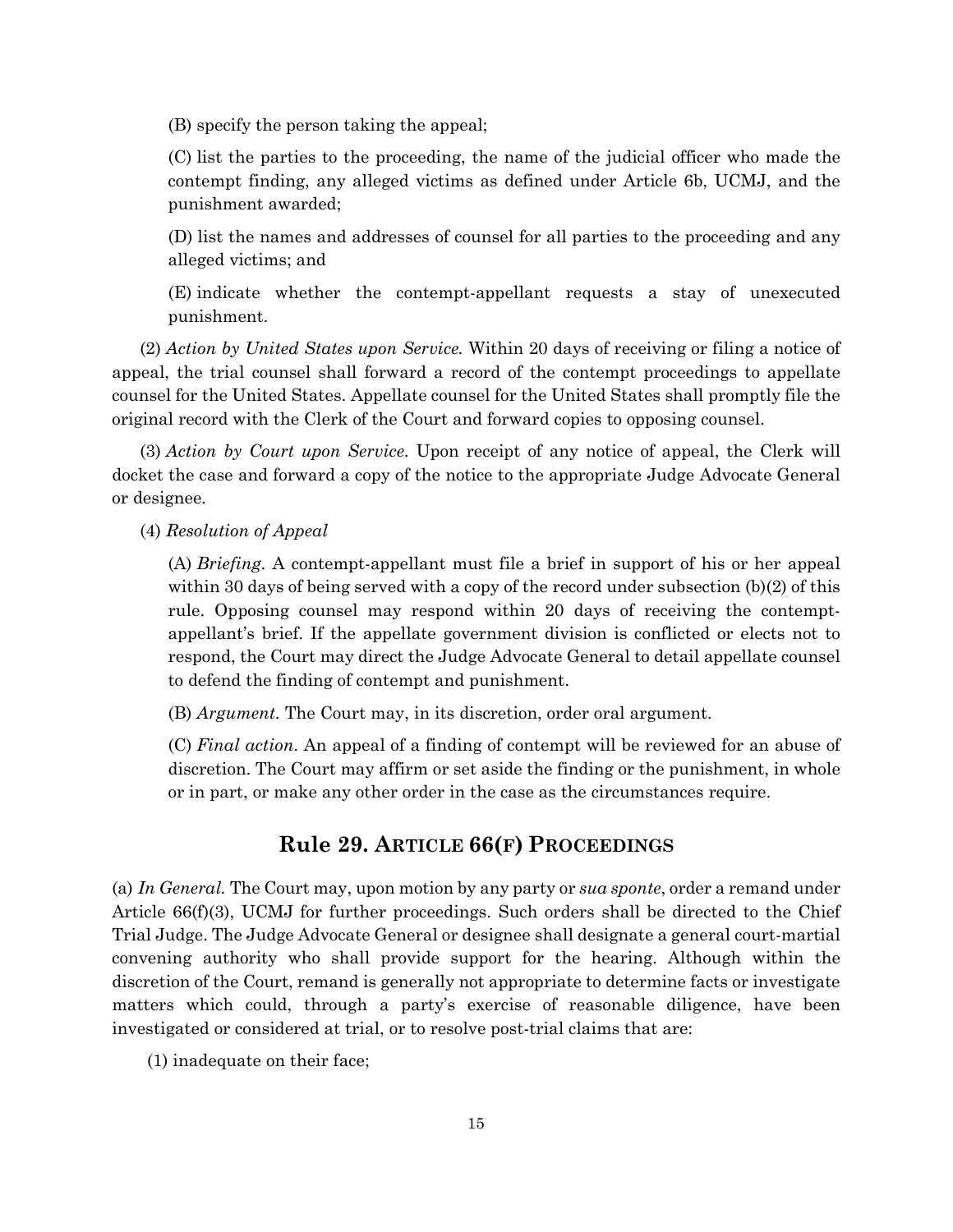(2) facially adequate but appellate filings and the record as a whole compellingly demonstrate their improbability;

(3) uncontested; or

(4) based on statements or documents not included in the record of trial and

(A) the statement is unsworn or not filed in compliance with Rule 23(b); or

(B) the statement is made by a person who lacks personal knowledge of the material facts that the Court is asked to rely on.

(b) *Jurisdiction*. The Court ordering remand retains jurisdiction unless it expressly dismisses the appellate proceeding.

(1) *Remand When Court Retains Jurisdiction.* When a Court remands but does not dismiss the appellate proceeding, such as for fact-finding or issuance of a certificate of correction, the remand does not return jurisdiction over the case to the court-martial and military judge. Rather, the Court retains jurisdiction over the case throughout the Article 66(f) proceeding. Such a remand is an appellate proceeding conducted on behalf of the Court but presided over by a military judge or magistrate. Any finding or recommendation arising out of a proceeding shall be forwarded to the Court for consideration and action.

(2) *Remand When Court Dismisses Appellate Proceeding and Returns Jurisdiction.* A remand of a case that returns jurisdiction over the case to the military judge and courtmartial will specifically state the scope of the remand and the range of actions that may be taken. If an action during a remand terminates the case, an appellate attorney authorized to act on behalf of the United States shall so inform the Court. Such a remand may be appropriate, for instance, when a matter in the case requires corrective action by the trial court such as to correct an error in the judgment or to address an inconsistency or omission in the factual basis of an accused's plea.

(c) *Remand Impracticable.* The general court-martial convening authority designated to provide support for the proceeding pursuant to R.C.M.  $810(f)(1)$  may determine that the proceeding is impracticable. In such a case, an appellate attorney authorized to act on behalf of the United States shall forward this determination, accompanied by an explanation for the determination, to the Court. The Court may direct that the proceeding continue. If the Court does not direct that the proceeding continue, the Court may take any other action authorized by law that does not materially prejudice the substantial rights of the accused.

(d) *Article 66(f) Hearings.* The military judge detailed to an Article 66(f) proceeding may order one or more Article 66(f) hearings as may be necessary to fulfill the purpose of the remand. The following procedural rules shall apply at Article 66(f) hearings directed under this rule:

(1) A record of the proceedings shall be created and certified in substantial compliance with R.C.M. 1112.

(2) The parties may question and challenge the military judge as provided by R.C.M. 902.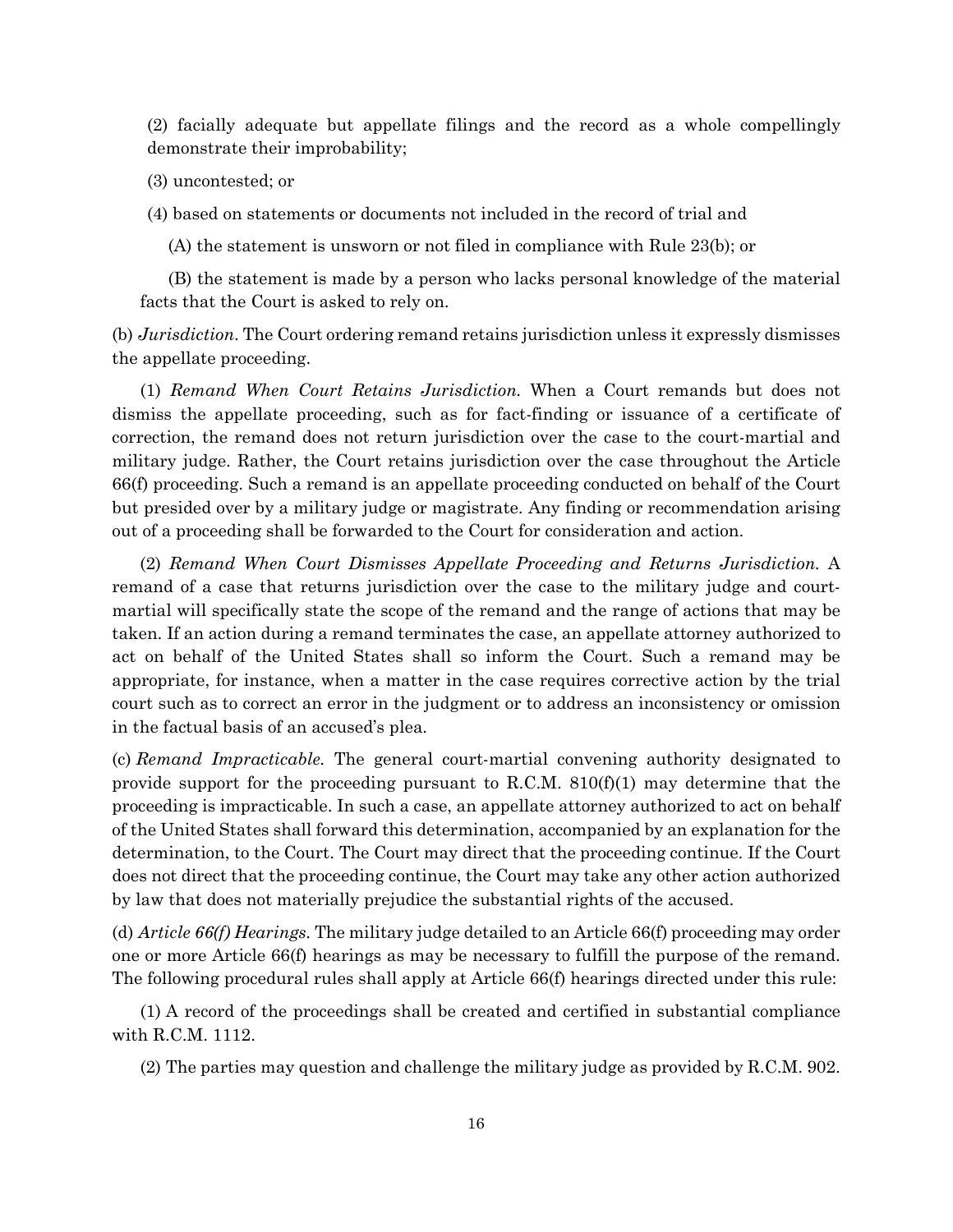(3) In the case of a remand in which the Court has returned jurisdiction over the case under subsection (a)(2) the rules applicable to the conduct of a post-trial Article  $39(a)$  shall apply.

(4) In the case of a remand in which the Court has maintained jurisdiction over the case under subsection (a)(1) the following rules shall apply:

(A) The Judge Advocate General shall provide the accused with the same right to counsel as would be had at a post-trial Article 39(a) session.

(B) The accused's right to personally be present at a proceeding shall generally be the same as for similar proceedings held in United States District Courts. The military judge may authorize remote appearances of witnesses and parties as provided by R.C.M. 914A and 914B.

(C) The military judge may apply any other Rule for Courts-Martial which the military judge determines is appropriate to apply to a post-conviction fact-finding hearing for the just determination of the issues involved. In applying such a rule, the military judge shall construe the rule to secure simplicity in procedure, fairness in administration, and the elimination of unjustifiable expense and delay.

# **Rule 30. ORDERS AND DECISIONS OF THE COURT**

<span id="page-19-0"></span>The Court shall give notice of its orders and decisions by promptly serving them, when rendered, on appellate counsel, including civilian counsel, if any, and the Judge Advocate General, or designee, as appropriate.

## **Rule 31. RECONSIDERATION**

<span id="page-19-1"></span>(a) The Court may, in its discretion and on its own motion, enter an order announcing its intent to reconsider its decision or order in any case not later than 30 days after service of such decision or order on the appellate defense counsel or on the appellant, if the appellant is not represented by counsel, provided a petition for grant of review or certificate of review has not been filed with the United States Court of Appeals for the Armed Forces, or a record of trial for review under Article 67(b) has not been received by that Court. No briefs or arguments shall be received unless the order so directs.

(b) Provided a petition for grant of review or certificate for review has not been filed with the United States Court of Appeals for the Armed Forces, and a record of trial for review under Article 67(b) or writ appeal has not been received by the United States Court of Appeals for the Armed Forces, the Court may, in its discretion, reconsider its decision or order in any case upon motion filed either by appellate counsel within 30 days after receipt by counsel, or by the appellant if the appellant is not represented by counsel, of a decision or order.

(c) A motion for reconsideration shall briefly and directly state the grounds for reconsideration, including a statement of facts showing jurisdiction in the Court. A reply to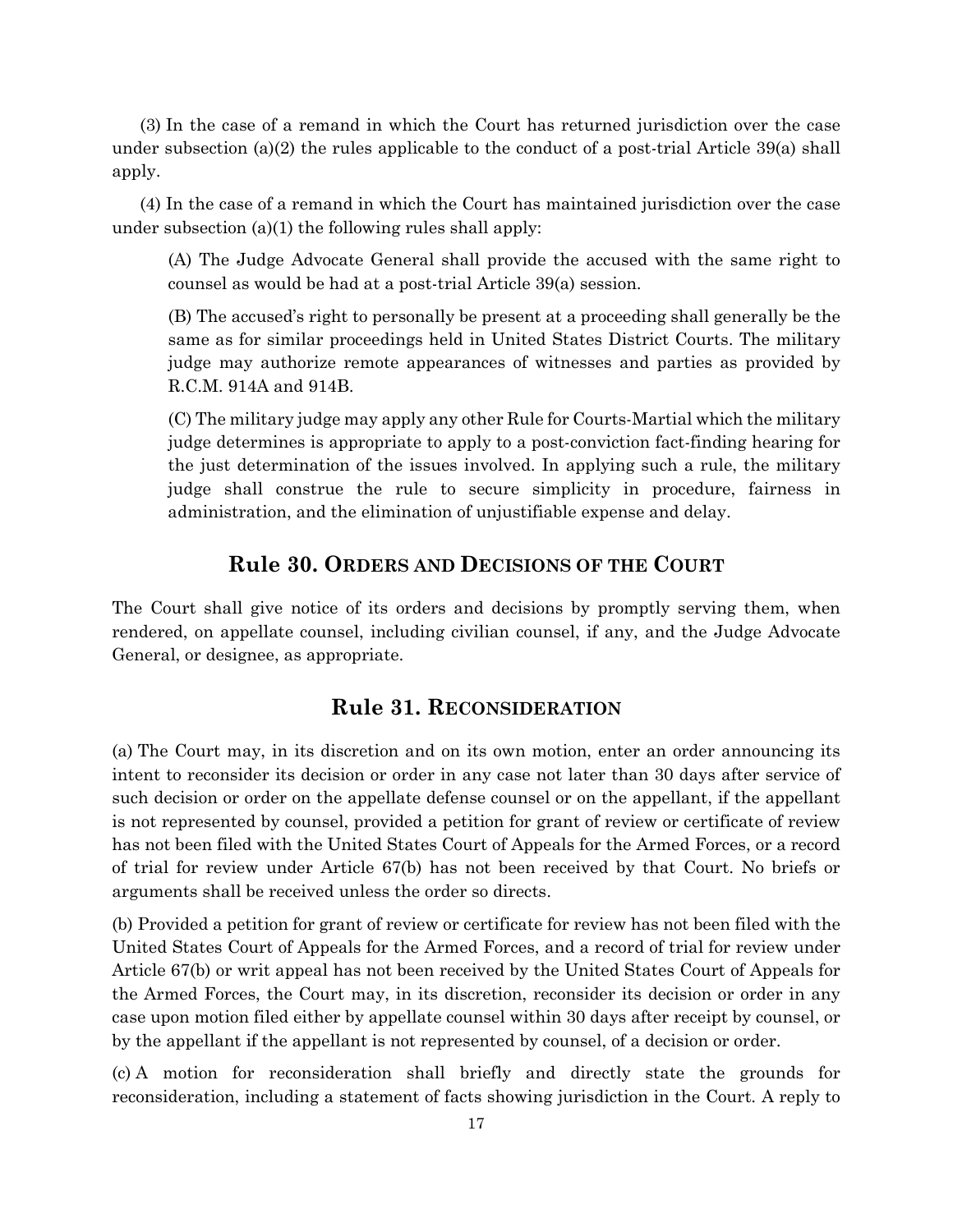the motion for reconsideration will be received by the Court only if filed within 7 days of receipt of a copy of the motion. Oral arguments shall not be heard on a motion for reconsideration unless ordered by the Court. The original of the motion filed with the Court shall indicate the date of receipt of a copy of the same by opposing counsel.

(d) The time limitations prescribed by this rule shall not be extended under the authority of Rule 24 or Rule 32 beyond the expiration of the time for filing a petition for review or writ appeal with the United States Court of Appeals for the Armed Forces, except that the time for filing briefs by either party may be extended for good cause.

## **Rule 32. SUSPENSION OF RULES**

<span id="page-20-0"></span>For good cause shown, the Court acting *en banc* or in panel may suspend the requirements or provisions of any of these rules in a particular case on a motion of any party or *sua sponte* and may order proceedings in accordance with its direction.